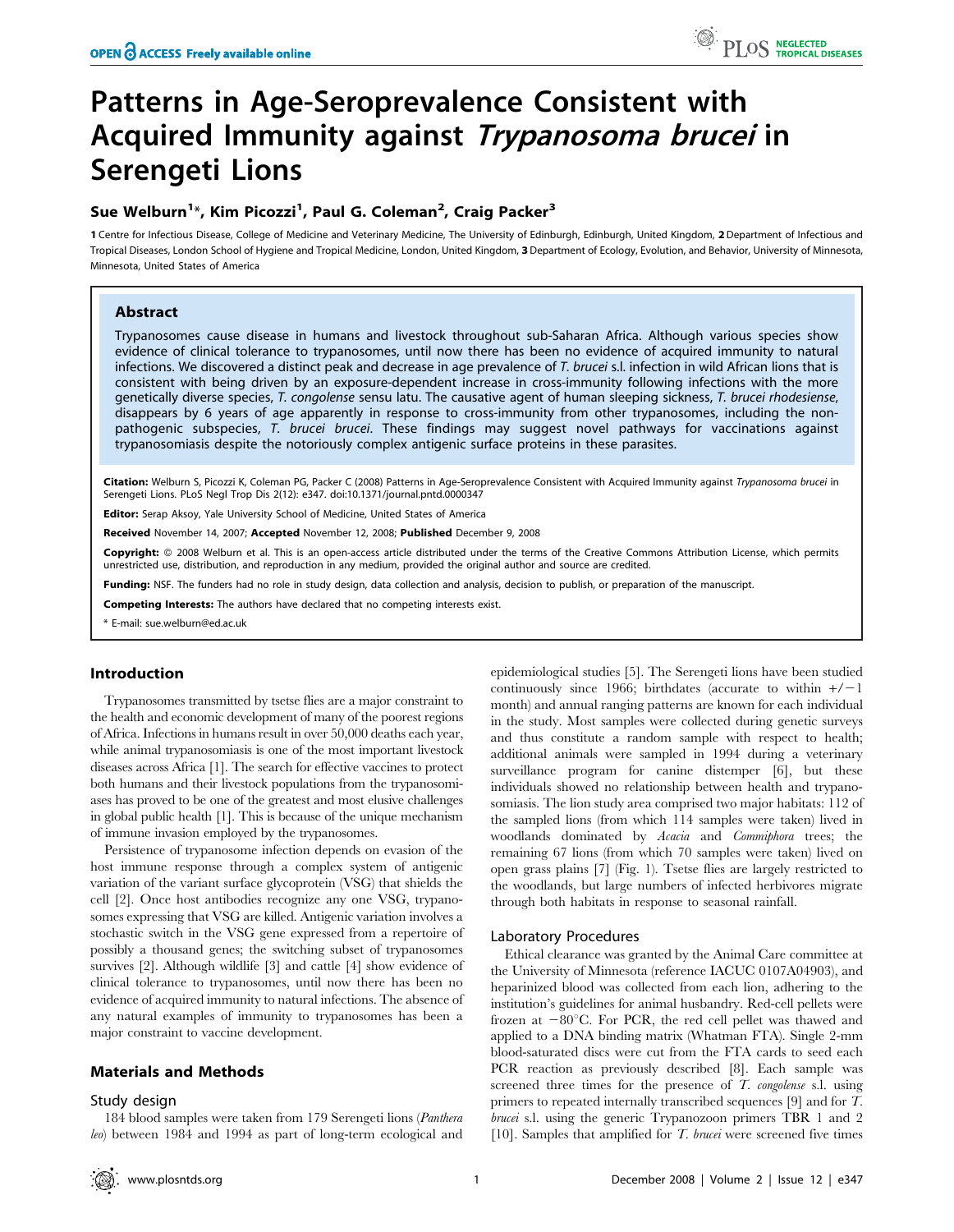### Author Summary

Trypanosomiasis is a major health threat in Africa, but vaccine development has long been hampered by the extraordinarily diverse surface proteins of these parasites. However, Serengeti lions show an asymptotic age prevalence of the non-pathogenic Trypanosoma congolense in contrast to a strong peak and decrease in age prevalence of the pathogenic T. brucei s.l.. This pattern suggests that lions may gain cross-immunity to T. brucei from repeated exposure to the more genetically diverse T. congolense. Although lions may gain more effective cross immunity than other host species owing to their frequent consumption of infected prey animals, these findings suggest possible strategies for designing effective vaccines against sleeping sickness in livestock and humans.



Figure 1. Map of the 2,000  $km^2$  Serengeti study area. Map colours indicate habitat: woodlands (dark green), tall-grass plains (olive), intermediate grass plains (pale green) and short grass plains (bright green). Pie-charts show the proportion (in blue) of animals infected with either T. congolense or T. brucei; size of each chart is proportional to the number of lions sampled in each pride; each chart is centred at the approximate midpoint of each pride's territory. doi:10.1371/journal.pntd.0000347.g001

using primers that amplified the SRA gene specific for human infective T. b. Rhodesiense [11].

#### Mathematical models

Two mathematical models based on a standard compartmental, linked differential equation framework (see [12] pages 58–86) were fitted to the lion age-prevalence data to examine differences in infections patterns between the two parasite species (Trypansoma *congolense* and  $T$ . *brucei s.l.*) in the contrasting transmission-intensity habitats (high-intensity woodlands versus low-intensity plains). For each trypanosome species, both models were fitted to all of the age-prevalence data combined, as well as separately to the plains and woodland data. The age categories for the different habitats are shown in Table 1.

Model 1: Age-constant force of infection and recovery. The simplest model assumed susceptible lions (S) were infected at a rate  $\lambda$ , generally referred to as the force of infection which is the per capita rate at which susceptibles acquire infection (see [12] page 51). It was further assumed that  $\lambda$  was independent of age  $(a)$  and infected lions  $(I)$  recovered from infection at a rate  $\nu$ , upon which they reverted to the susceptible status.

This can be expressed as a set of linked differential equations as

$$
\frac{dS}{da} = -\lambda S + vI \tag{1}
$$

and

$$
\frac{dI}{da} = \lambda S - vI.
$$
 (2)

In this model system,  $1/\lambda$  is the average age of first infection and  $1/v$  is the average duration of infection.

This model formed the baseline against which the more complicated model incorporating an immune class was compared.

Model 2: Immune class. Model 1 was extended by the introduction of an immune class  $(R)$  following recovery from infection. Immunity was lost at a rate  $\gamma$  (giving an average duration of immunity from infection of  $1/\gamma$  with lions reverting to the susceptible status immediately following the loss of immunity.

The linked equations describing the model are:

$$
\frac{dS}{da} = -\lambda S + \gamma R, \tag{S3}
$$

$$
\frac{dI}{da} = \lambda S - vI,\tag{S4}
$$

and

$$
\frac{dR}{da} = vI - \gamma R. \tag{S5}
$$

All models were fitted to the observed data using standard nonlinear maximum likelihood techniques assuming binomial error

Table 1. Details of the age groups used in the mathematical models.

| <b>Woodlands</b>   |                          | <b>Plains</b>      |                          | All                |                          |  |
|--------------------|--------------------------|--------------------|--------------------------|--------------------|--------------------------|--|
| Average age, years | <b>Number of samples</b> | Average age, years | <b>Number of samples</b> | Average age, years | <b>Number of samples</b> |  |
| 1.1                | 22                       | 1.5                | 14                       | 1.1                | 26                       |  |
| 2.0                | 22                       | 2.7                | 14                       | 1.8                | 26                       |  |
| 3.5                | 22                       | 5.5                | 14                       | 2.5                | 26                       |  |
| 6.8                | 22                       | 8.7                | 14                       | 4.2                | 26                       |  |
| 10.7               | 26                       | 11.6               | 14                       | 6.9                | 26                       |  |
|                    |                          |                    |                          | 8.7                | 26                       |  |
|                    |                          |                    |                          | 12.0               | 28                       |  |
| <b>Total</b>       | 114                      |                    | 70                       |                    | 184                      |  |

doi:10.1371/journal.pntd.0000347.t001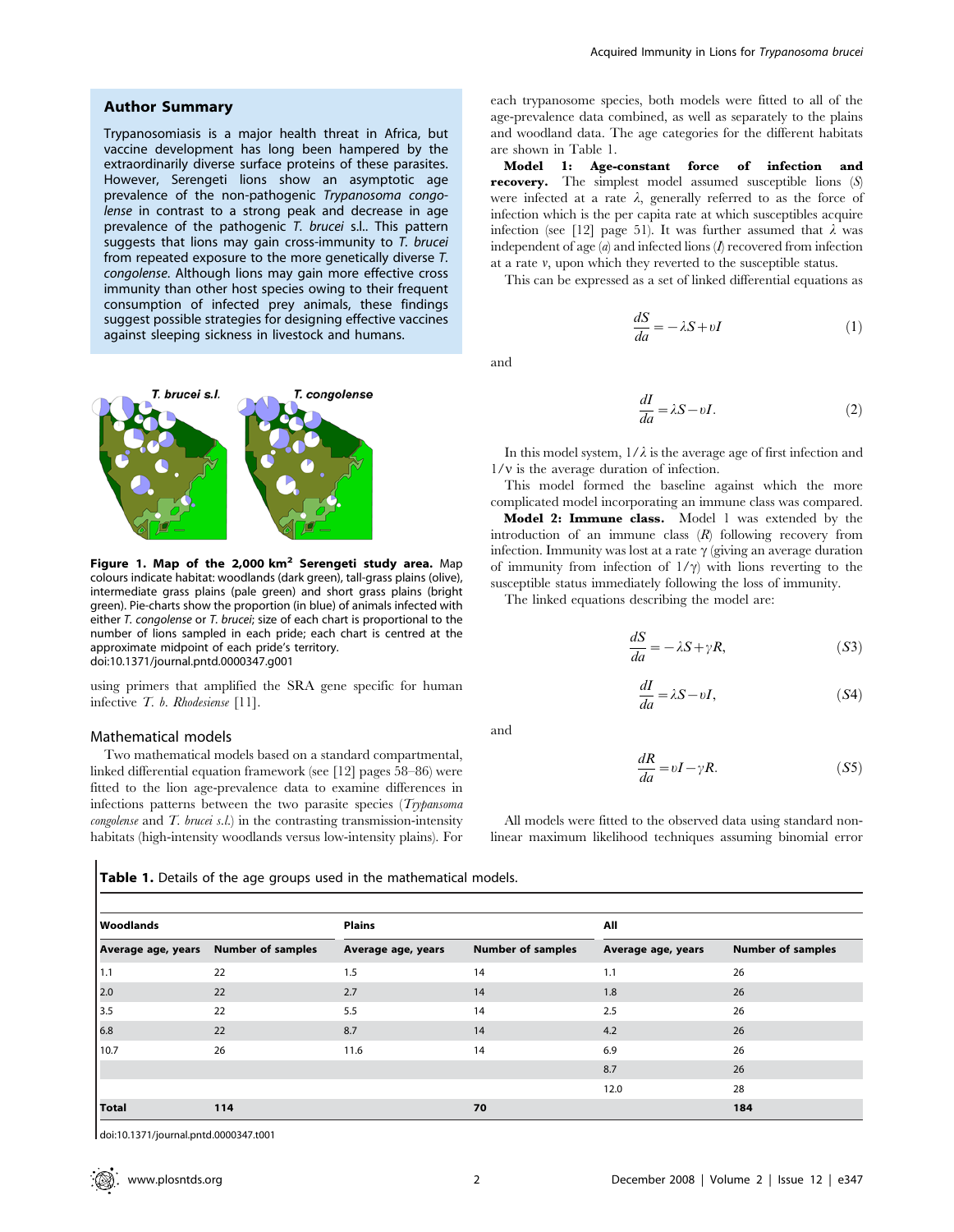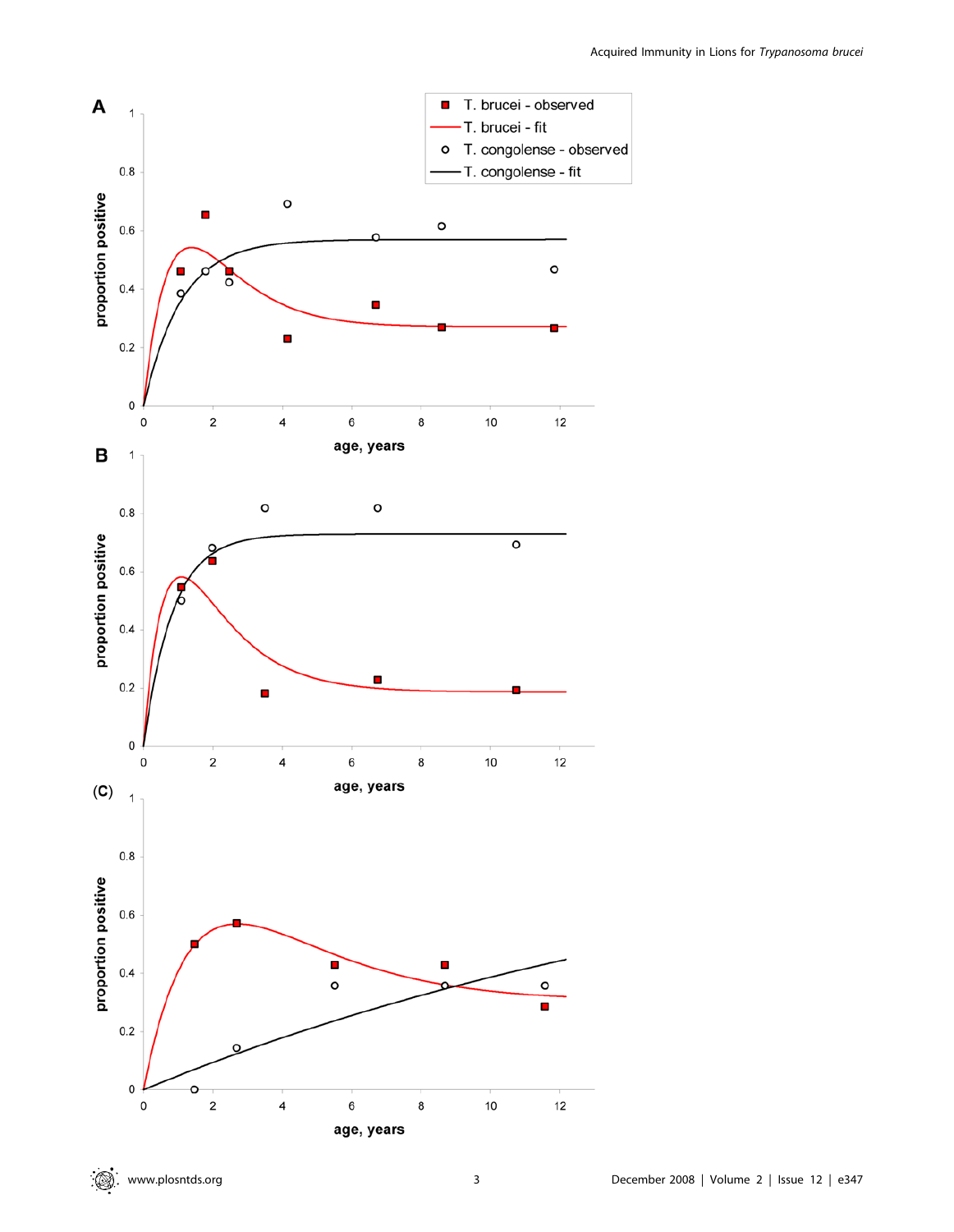Figure 2. Model fitted to T. brucei and T. congolense age-prevalence curves in (A) all Serengeti lions, those living in (B) the high tsetse-exposure woodlands and (C) the low tsetse-exposure plains. For the combined data and in both habitats analysed separately, the simple Model 1 assuming a constant force and duration of infection were fitted to the T. congolense data and could not be significantly improved by including an immune class. For T. brucei, the illustrated model for all three data sets includes a temporary immune class that significantly improves the fit to the data compared to a Model 1 in panels (A) and (B) but was not statistically significant in (C). doi:10.1371/journal.pntd.0000347.g002

structure [13]. We tested the statistical significance of moving from the simpler Model 1 to the more complicated Model 2 by comparing the difference in ln-maximum likelihood to the  $\chi^2$ distribution [13]. Model fitting was conducted in Excel.

Survival analysis to examine differences in mortality rates between lions with different trypanosome infection status was conducted using a Cox proportional hazard model with censoring for the six individuals yet to die and controlling for the birth year. The analysis was conducted in Stata.

#### Results

The lions show a distinct peak in age prevalence for T. brucei s.l., a pattern which was maintained when the data was examined separately for both the plains and woodland habitats, but the pattern in T. brucei s.l. age prevalence is statistically more pronounced in woodlands lions living under higher tsetse challenge (Fig. 2B). By contrast, T. congolense s.l. infection consistently shows a monotonic increase with age (Fig. 2A, B and C).

The strong peak in prevalence for  $T$ . brucei s.l. at 2–3 yrs of age is not due to increased mortality in infected animals, since there was no significant difference in the survival schedules of trypanosome-positive and -negative individuals (Fig. 3). Alternatively, infections would be expected to decline with age with the development of acquired immunity. Using the parameters in Table 2, the simple two-compartment Model 1 was first fitted to

the T. congolense data, and we then tested whether the addition of some form of temporary protective immunity (Model 2) would significantly improve the fit of the model. For T. congolense, Model 1 could not be significantly improved by adopting Model 2 for all the data combined ( $\chi^2$  = 0.850, d.f. = 1, P = 0.357) as well as the woodlands ( $\chi^2$  = 0.585, d.f. = 1, P = 0.444) and plains ( $\chi^2$  = 0.083, d.f. = 1,  $P = 0.773$ ) data analysed separately (Fig 2A, B and C).

We then tested whether the  $T$ . brucei data could be better explained by an acquired immunity that resulted in the establishment of a temporary immune class before reversion to the susceptible class. In contrast to  $T$ . congolense, inclusion of temporary protective immunity resulted in a statistically significant improvement ( $\chi^2$  = 5.536, d.f. = 1, P = 0.019) over the simpler Model 1, when all the T. brucei s.l. data were analysed together (Fig. 2A). For both woodlands and plains T. brucei data, the inclusion of temporary immunity improved the fit of the model better captured the distinct pattern of intermediate peak and subsequent drop in prevalence with age. Importantly, however, the inclusion of temporary immunity in Model 2 was only statistically significant in the high-transmission woodlands  $(\chi^2 = 7.537, d.f. = 1, P = 0.0.30)$ , but not in the low-transmission plains habitat ( $\chi^2$  = 1.079, d.f. = 1, P = 0.299).

None of the T. b. brucei-infected samples from lions over 6 yrs of age  $(n = 21)$  were co-infected with T. b. *rhodesiense* compared to 18% of T. b. brucei-infected lions younger than 6 yrs ( $n = 50$ ,  $P = 0.050$ , Fisher exact 2-tailed test), suggesting that older lions control T. b. rhodesiense infection more effectively than younger



Figure 3. Kaplan-Meier survival curves for Serengeti lions. There was no significant difference in the survival schedules ( $\chi^2$  = 6.76, d.f. = 3, p.0.05, Cox proportional hazard model with censoring for the six individuals yet to die and controlling for the birth year) for lions without any trypanosome infections (median survival time = 9.59 years, 95% CIs 5.79–10.93 years), those infected with T. brucei only (10.84, 95% CIs 7.52–12.64), those infected with T. congolense only (9.47, 8.61–10.28), and those infected with both species (10.32, 3.54–11.53). doi:10.1371/journal.pntd.0000347.g003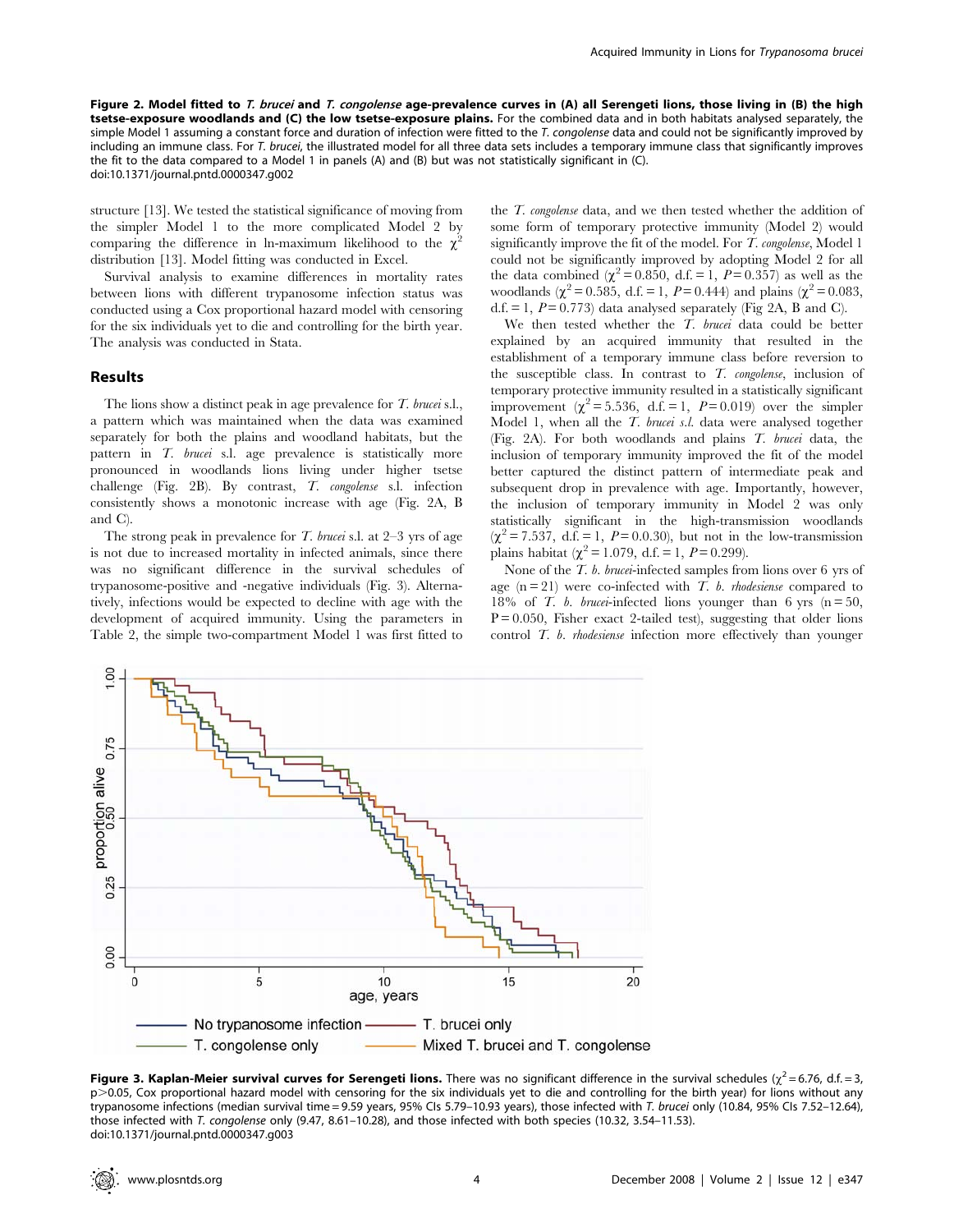| <b>Table 2.</b> Model parameters estimates. |               |                         |        |                |                         |      |  |  |  |  |  |
|---------------------------------------------|---------------|-------------------------|--------|----------------|-------------------------|------|--|--|--|--|--|
|                                             |               |                         |        |                |                         |      |  |  |  |  |  |
| <b>Parameter</b>                            | T. congolense |                         |        | T. brucei s.l. |                         |      |  |  |  |  |  |
|                                             | All           | <b>Woodlands Plains</b> |        | All            | <b>Woodlands Plains</b> |      |  |  |  |  |  |
| $1/\lambda$ years                           | 1.90          | 1.15                    | 20.26  | 0.88           | 0.65                    | 1.62 |  |  |  |  |  |
| $1/v$ years                                 | 2.52          | 3.09                    | 648.66 | 2.10           | 1.95                    | 4.46 |  |  |  |  |  |
| $1/\gamma$ years                            |               |                         |        | 4.75           | 7.86                    | 8.47 |  |  |  |  |  |

Values are shown as the reciprocal of the rate estimate:  $1/\lambda$  is the average age at first infection,  $1/v$  is the average duration of infection and  $1/\gamma$  years is the average duration of immunity.

doi:10.1371/journal.pntd.0000347.t002

lions. In the susceptible age group  $(< 6$  yrs), 27.8% of plains lions infected with T. b. brucei were co-infected with T. b. rhodesiense, which is very similar to the 1:3 ratio of prevalence of  $T.b.$  *rhodesiense* to that of T. b. brucei consistently observed in all other host species in which the two subspecies co-exist [14]. However, only 12.5% of the  $T.b.$  brucei-infected woodlands lions were co-infected with  $T.$   $b.$ rhodesiense, giving a ratio of only 1:7, and implying that lions subjected to a higher force of infection by  $T.b.$  brucei are more likely to control T. b. rhodesiense infections.

#### Discussion

These findings are the first epidemiological evidence consistent with the development of acquired immunity to trypanosomes in any host species. It is unlikely that some hitherto unknown aspect of innate immunity is responsible for the peak and drop in ageprevalence, because this pattern is only seen in  $T$ . brucei and not  $T$ congolense. Instead, our observations are consistent with acquired immunity being mounted against T. brucei, and several aspects of lion ecology make them ideal candidates for acquired immunity. First, the Serengeti lions are co-infected with multiple species of trypanosomes: besides T. congolense (Savannah), T. brucei and T. b.  $r$ hodesiense, lions are also exposed to  $T$ . congolense (Kilifi and Tsavo), T. vivax and T. simiae. Trypanosomes switch the variable surface glycoproteins (VSGs) on their surface coats every 3–5 days to avoid immune recognition by the host [15]. Thus on any given day, 6–15 different VSG populations circulate in an infected individual with associated increases in antibody levels [14]. The immune system of a co-infected host is inevitably exposed to a greater variety of VSGs, thus the entire VSG repertoire would be exhausted more quickly if haplotypes were shared across species. The VSG repertoires in the different species and strains circulating within the Serengeti ecosystem are likely to contain many common VSG genes. T. congolense s.l. shows far more genetic variability than T. brucei s.l. [16], suggesting that the range of naturally expressed VSGs is also higher in T. congolense s.l.. T. brucei, may in turn generate more variable VSGs than T. brucei rhodesiense due to the SRA gene which allows T. brucei rhodesiense to avoid lysis in the host

#### References

- 1. Maudlin I (2006) African trypanosomiasis. Ann Trop Med Parasitol 100: 679–701.
- 2. Maudlin I, Holmes PH, Miles MA (2004) The trypanosomiases. Wallingford, UK: International CABI Publishing.
- 3. Ashcroft MT, et al. (1959) Am J Trop Med Parasit 53: 127–161.
- 4. Hanotte O, Ronin Y, Agaba M, Nilsson P, Gelhaus A, et al. (2003) Mapping of quantitative trait loci controlling trypanotolerance in a cross of tolerant West African N'Dama and susceptible East African Boran cattle. Proc Natl Acad Sci 100: 7443–7448.
- 5. Packer C, Altizer S, Appel M, Brown E, Martenson J, et al. (1999) Viruses of the Serengeti: patterns of infection and mortality in African lions. J Anim Ecol 68: 1161–1178.

bloodstream but which is localised to a single active VSG expression site [17]. Thus, continued high exposure to and increasing infection with T. *congolense* s.l. allows the lions to clear most infections of T. brucei s.l. by 3–5 yrs of age and to eliminate all infections of T. brucei rhodesiense by the age of 6 yrs. Frequent reexposure to each trypanosome species by tsetse bites should also accelerate the onset and extent of immunity, thus prevalence should be lowest in areas of high-tsetse exposure (as clearly seen in Fig. 2 for T. brucei in the woodlands lions compared to the plains lions, and also the lower ratio of  $T$ . brucei rhodesiense to  $T$ . brucei brucei in the woodlands).

Second, carnivores are exposed to trypanosomes through multiple pathways. The plains lions had a similar force of infection for *T. brucei* s.l. as did the woodlands lions, suggesting that infections must also have been acquired by consuming infected meat (since they were exposed to so few tsetse flies). Flesh from infected prey animals would have exposed the lions to as many as 3400 bloodstream-form VSGs in only two years, potentially compromising the predicted repertoire for  $T$ . brucei [18–19]. Thus the acquisition of immunity may be accelerated in any carnivorous host species, but further work will be needed to determine if carnivores generally acquire immunity at younger ages than wild herbivores.

Demonstration of natural immunity is essential if we are to fully understand the epidemiology of human and animal trypanosomiasis and ultimately provide an empirical basis for vaccine development. Recent studies in T. brucei have shown that the location of divergence between VSGs is consistent with selection for strain-specific VSG repertoires with the consequence that any vaccine based on large numbers of VSGs from a single strain may only provide partial protection against other strains [20], but such partial protection may be sufficient under natural circumstances to protect animals from harboring human infective T. b. rhodesiense. In regions such as E Uganda where cattle act a major reservoir of human infection vaccination would invaluable. Until now, trypanosome researchers have been convinced that immunity is impossible and, hence, that vaccines would be impracticable, but the clear evidence of acquired immunity in lions for  $T$ . brucei s.l. generates an entirely new perspective on existing data and future research in this field.

#### Acknowledgments

We are grateful for the advice of Professor David Barry, Professor George Cross, Professor Ivan Morrison, Professor Ian Maudlin and Mark Carrington during preparation of this manuscript.

#### Author Contributions

Conceived and designed the experiments: SCW PGC CP. Performed the experiments: KP PGC. Analyzed the data: SCW PGC CP. Contributed reagents/materials/analysis tools: SCW KP PGC CP. Wrote the paper: SCW PGC CP.

- 6. Roelke-Parker ME, Munson L, Packer C, Kock R, Cleaveland S, et al. (1996) A canine distemper virus epidemic in Serengeti lions (Panthera leo). Nature 379: 441–445.
- 7. Packer C, Hilborn R, Mosser A, Kissui B, Borner M, et al. (2005) Ecological change, group territoriality and population dynamics in Serengeti lions. Science 307: 390–393.
- 8. Picozzi K, Fevre EM, Odiit M, Carrington M, Eisler MC, et al. (2005) Sleeping sickness in Uganda: a thin line between two fatal diseases. British Medical Journal 331: 1238–1241.
- 9. Cox A, Tilley A, McOdimba F, Fyfe J, Eisler M, et al. (2005) A PCR based assay for detection and differentiation of African trypanosome species in blood. Exp Parasitol 111: 24–29.